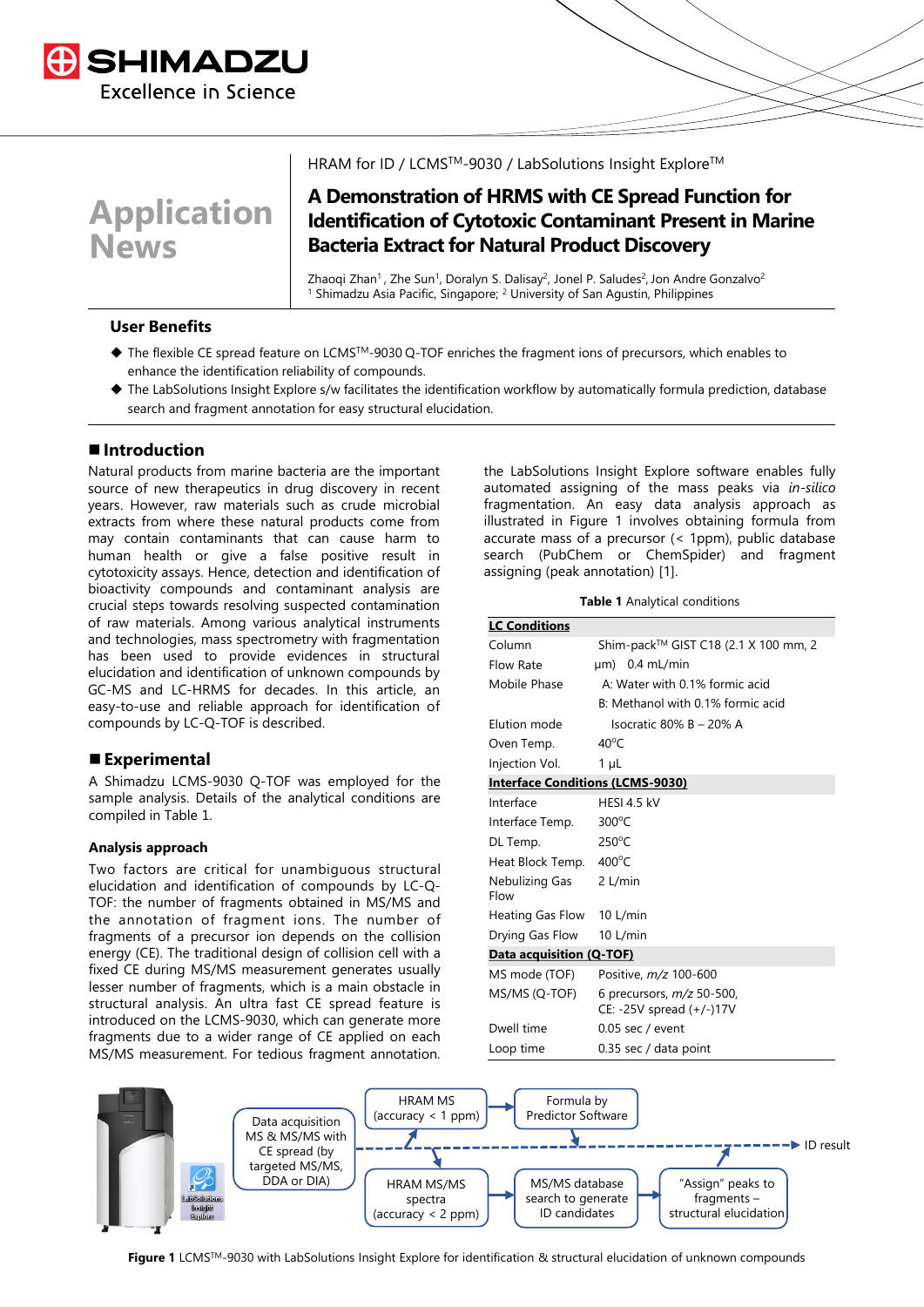# ■ **Results** and **Discussion**

## **Results of MS and MS/MS of extract sample**

An HPLC purified extract from marine bacteria (MBE) prepared in University of San Agustin [2] was used in this study. The sample contains a main compound and small amounts of other components as shown in MS TIC in Figure 2. The major compound P3 and the three minor components P1, P2 and P4 were detected in MS TIC firmly. The main ions of every peak were selected as the targeted precursors for MS/MS measurement. Details of the MS/MS parameters are shown in Table 2.





|  | <b>Table 2</b> MS & MS/MS parameters with CE spread settings |  |
|--|--------------------------------------------------------------|--|
|  |                                                              |  |

| Event# | Type<br>$(+)$  | <b>Precursor</b><br>lon $(m/z)$ | <b>TOF</b><br>(m/z) | <b>Targeted</b><br>peak | CE & CE<br><b>Spread</b> |
|--------|----------------|---------------------------------|---------------------|-------------------------|--------------------------|
| 1      | M <sub>S</sub> | N A                             | 100-600             | All                     | N.A.                     |
| 2      |                | MS/MS 361.1861                  | 50-500              | P1                      | $25+17$                  |
| 3      | MS/MS          | 361.2223                        | 50-500              | P <sub>2</sub>          | $25 + 17$                |
| 4      | MS/MS          | 403.2338                        | 50-500              | P <sub>3</sub>          | $25 + 17$                |
| 5      |                | MS/MS 329.1598                  | 50-500              | P <sub>3</sub>          | $25+17$                  |
| 6      |                | MS/MS 343.2117                  | 50-500              | P4                      | $25 + 17$                |
| 7      |                | MS/MS 269.1382                  | 50-500              | P4                      | $25+17$                  |

### **Prediction of Empirical formula**

The mass accuracy of the TIC MS measurement was well maintained within 1 ppm with external standard mass calibration method [3]. The exact mass of the measured elution peaks as shown in Figure 2 were applied to the "Formula Predictor", which generates candidates of molecular formula with element settings including H, C, O, N, P and S. The formula (with highest score) that are most likely to indicate each component are listed in Table 3. As illustrated in Figure 1, these formulas are used as references to confirm the subsequent identification via MS/MS database search.

### **MS/MS spectra obtained with CE spread**

In MS/MS measurements on Q-TOF, the fragmentation pattern of precursor ion depends on the CE value and other relevant factors such as collision gas and design of the collision cell. The most important variable factor is the CE voltage, which determines the numbers of fragments and their intensity. An ultrafast CE spread feature available on the LCMS-9030 allows to set range of CE for every MS/MS measurements. In this analysis method, CE of 25 V and CE spread of  $(+/-)17$  V were used, which corresponds to an ultrafast ramping of CE from 8 V to 42 V for every collision process. As a result, more fragments that require different CE are obtained and combined into the same MS/MS spectrum. This CE spread collision (Table 2) has obvious advantages over the fixed CE instrument in qualitative analysis of unknown compounds because of more structural information being revealed. As can be seen in Figure 3, the MS/MS spectrum of P3 precursor ion (403.23) shows numerous fragments under the CE spread conditions (8~42 V). It is worth to note that the spectrum pattern can be optimized through settings of appropriate CE and CE spread values.



**Figure 3** MS/MS spectrum of P3 main precursor (*m/z* 403.23) with CE spread setting of 8~42 V

### **Identification of compounds via database search and structural elucidation**

The MS/MS spectrum of a targeted precursor contains structural information carried by the fragments and their accurate masses. The LabSolutions Insight Explore program has the function to send the MS/MS spectrum to database search such as ChemSpider or PubChem generating possible identification results with matching scores (Table 3, right portion). For each MS/MS database search, several structures are usually generated and listed down as candidates. In general, a higher Assign score indicates the higher probability for the best

**Table 3** Summary of identification results of four components in MBE sample by HRAM on LCMS-9030 (error <1 ppm)

|                | MS (TOF) Spectrum (error <1 ppm) |             |                            |                   |                | MS/MS TOF Spectra (error <2 ppm) |                     |                                                        |                     |
|----------------|----------------------------------|-------------|----------------------------|-------------------|----------------|----------------------------------|---------------------|--------------------------------------------------------|---------------------|
| Peak           | $RT$ (min)                       | Area $(\%)$ | Measured<br>$[M+H]+ (m/z)$ | Formula           | Diff.<br>(ppm) | DBE*                             | No. of<br>fragments | ID Result via DB search<br>(ChemSpider)                | Assign<br>score (%) |
| P <sub>1</sub> | 2.064                            | 1.7         | 361.1858                   | $C_{17}H_{28}O_8$ | 0.415          | 4                                | 11                  | -Triisopropyl 2-acetoxy-1,2,3<br>propanetricarboxylate | 100                 |
| P <sub>2</sub> | 2.674                            | 3.4         | 361.2223                   | $C_{18}H_{32}O_7$ | 0.712          | 3                                | 8                   | Tributyl citrate                                       | 92.3                |
| P3 (main)      | 3.809                            | 94.4        | 403.2328                   | $C_{20}H_{34}O_8$ | 0.486          | 4                                | 11                  | Tributyl acetyl citrate                                | 91.7                |
| P <sub>4</sub> | 5.546                            | 1.1         | 343.2116                   | $C_{18}H_{30}O_6$ | 0.162          | 4                                |                     | Tributyl (E)-aconitate                                 | 87.5                |

*\* DBE: double bond equivalence*